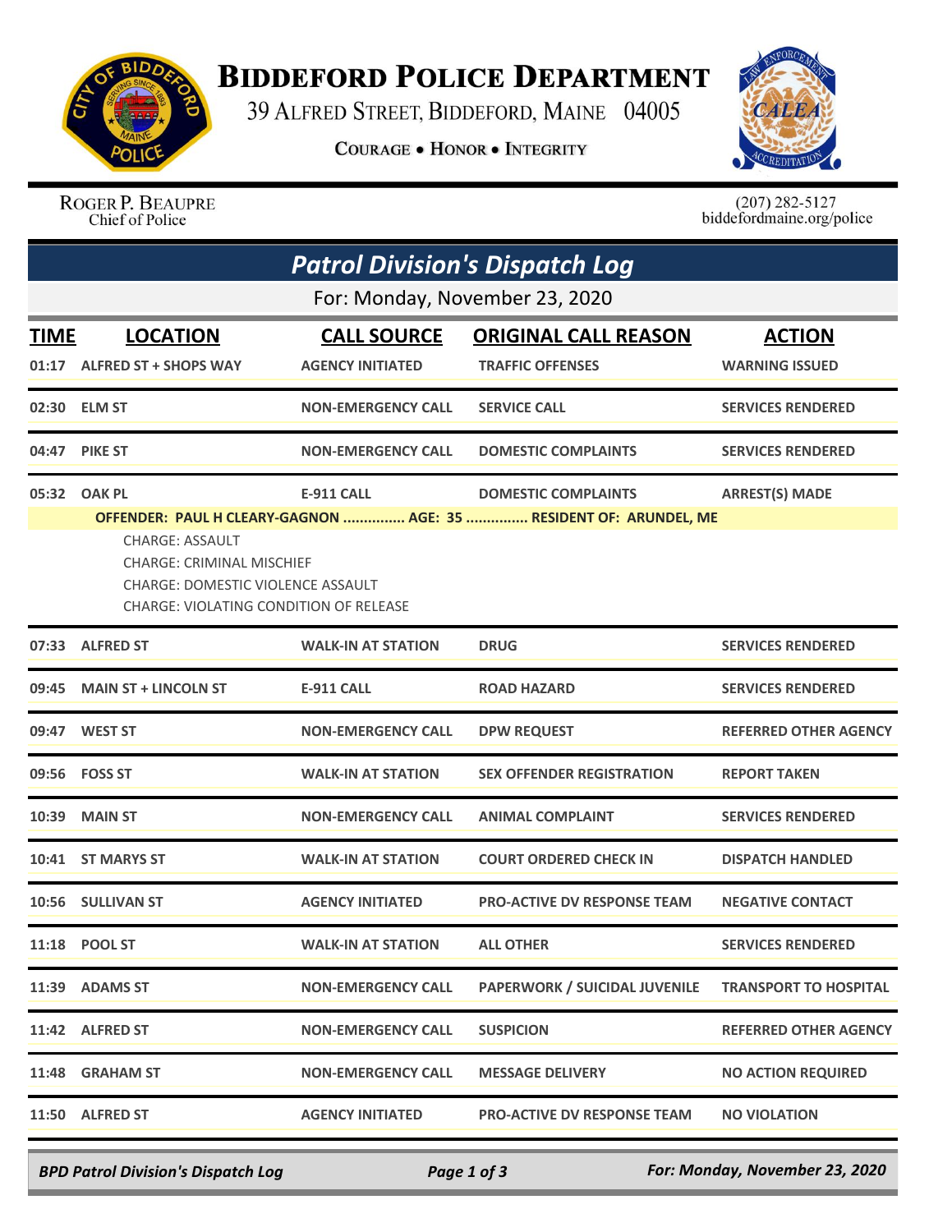| <b>TIME</b> | <b>LOCATION</b><br>12:16 GEORGE ST | <b>CALL SOURCE</b><br><b>NON-EMERGENCY CALL</b> | <b>ORIGINAL CALL REASON</b><br><b>PAPERWORK</b> | <b>ACTION</b><br><b>SERVICES RENDERED</b> |
|-------------|------------------------------------|-------------------------------------------------|-------------------------------------------------|-------------------------------------------|
|             | 12:18 PEARL ST                     | <b>E-911 CALL</b>                               | 911 MISUSE                                      | <b>DISPATCH HANDLED</b>                   |
|             | <b>12:31 PIKE ST</b>               | <b>AGENCY INITIATED</b>                         | <b>PRO-ACTIVE DV RESPONSE TEAM</b>              | <b>NO VIOLATION</b>                       |
|             | 12:59 GEORGE ST                    | <b>AGENCY INITIATED</b>                         | <b>PAPERWORK</b>                                | <b>PAPERWORK SERVED</b>                   |
|             | 13:04 ELM ST                       | <b>E-911 CALL</b>                               | 911 MISUSE                                      | <b>DISPATCH HANDLED</b>                   |
|             | 13:21 ELM ST                       | <b>E-911 CALL</b>                               | 911 MISUSE                                      | <b>DISPATCH HANDLED</b>                   |
|             | 13:52 WEST ST                      | <b>AGENCY INITIATED</b>                         | <b>TRAFFIC OFFENSES</b>                         | <b>WARNING ISSUED</b>                     |
|             | 13:54 ALFRED ST                    | <b>WALK-IN AT STATION</b>                       | <b>COURT ORDERED CHECK IN</b>                   | <b>DISPATCH HANDLED</b>                   |
|             | 14:07 POOL ST                      | <b>AGENCY INITIATED</b>                         | <b>TRAFFIC OFFENSES</b>                         | <b>WARNING ISSUED</b>                     |
|             | 14:14 POOL ST                      | <b>AGENCY INITIATED</b>                         | <b>TRAFFIC OFFENSES</b>                         | <b>VSAC ISSUED</b>                        |
|             | 14:49 NEW COUNTY RD                | E-911 CALL                                      | 911 MISUSE                                      | <b>DISPATCH HANDLED</b>                   |
|             | <b>15:08 GRANITE ST</b>            | <b>NON-EMERGENCY CALL</b>                       | <b>FRAUD / SCAM</b>                             | <b>REPORT TAKEN</b>                       |
|             | 16:12 CRESCENT ST                  | <b>E-911 CALL</b>                               | <b>TRESPASSING</b>                              | <b>SERVICES RENDERED</b>                  |
| 16:21       | <b>WENTWORTH ST</b>                | <b>WALK-IN AT STATION</b>                       | <b>PAPERWORK</b>                                | <b>SERVICES RENDERED</b>                  |
|             | 16:59 SACO FALLS WAY               | <b>E-911 CALL</b>                               | <b>SUSPICION</b>                                | <b>UNFOUNDED</b>                          |
|             | 17:52 WENTWORTH ST                 | <b>AGENCY INITIATED</b>                         | <b>PAPERWORK</b>                                | <b>PAPERWORK SERVED</b>                   |
|             | 17:53 LAMOTHE AVE                  | <b>NON-EMERGENCY CALL</b>                       | <b>FRAUD / SCAM</b>                             | <b>SERVICES RENDERED</b>                  |
|             | 18:20 BIRCH ST + FOSS ST           | <b>AGENCY INITIATED</b>                         | <b>TRAFFIC OFFENSES</b>                         | <b>WARNING ISSUED</b>                     |
|             | 18:27 BIRCH ST + FOSS ST           | <b>AGENCY INITIATED</b>                         | <b>PARKING COMPLAINT</b>                        | <b>NO VIOLATION</b>                       |
|             | 18:42 ELM ST + ST JOSEPH ST        | <b>AGENCY INITIATED</b>                         | <b>TRAFFIC OFFENSES</b>                         | <b>WARNING ISSUED</b>                     |
|             | 19:10 WENTWORTH ST                 | <b>NON-EMERGENCY CALL</b>                       | <b>CHECK WELFARE</b>                            | <b>SERVICES RENDERED</b>                  |
|             | 19:30 ALFRED ST + BOULDER WAY      | <b>AGENCY INITIATED</b>                         | <b>TRAFFIC OFFENSES</b>                         | <b>WARNING ISSUED</b>                     |
|             | 19:31 MEDICAL CENTER DR            | <b>E-911 CALL</b>                               | 911 MISUSE                                      | <b>NO ACTION REQUIRED</b>                 |
|             | 19:38 ALFRED ST + WELLSPRING RD    | <b>AGENCY INITIATED</b>                         | <b>TRAFFIC OFFENSES</b>                         | <b>WARNING ISSUED</b>                     |
|             | 19:42 MEDICAL CENTER DR            | <b>E-911 CALL</b>                               | 911 MISUSE                                      | <b>REFERRED OTHER AGENCY</b>              |

*BPD Patrol Division's Dispatch Log Page 2 of 3 For: Monday, November 23, 2020*